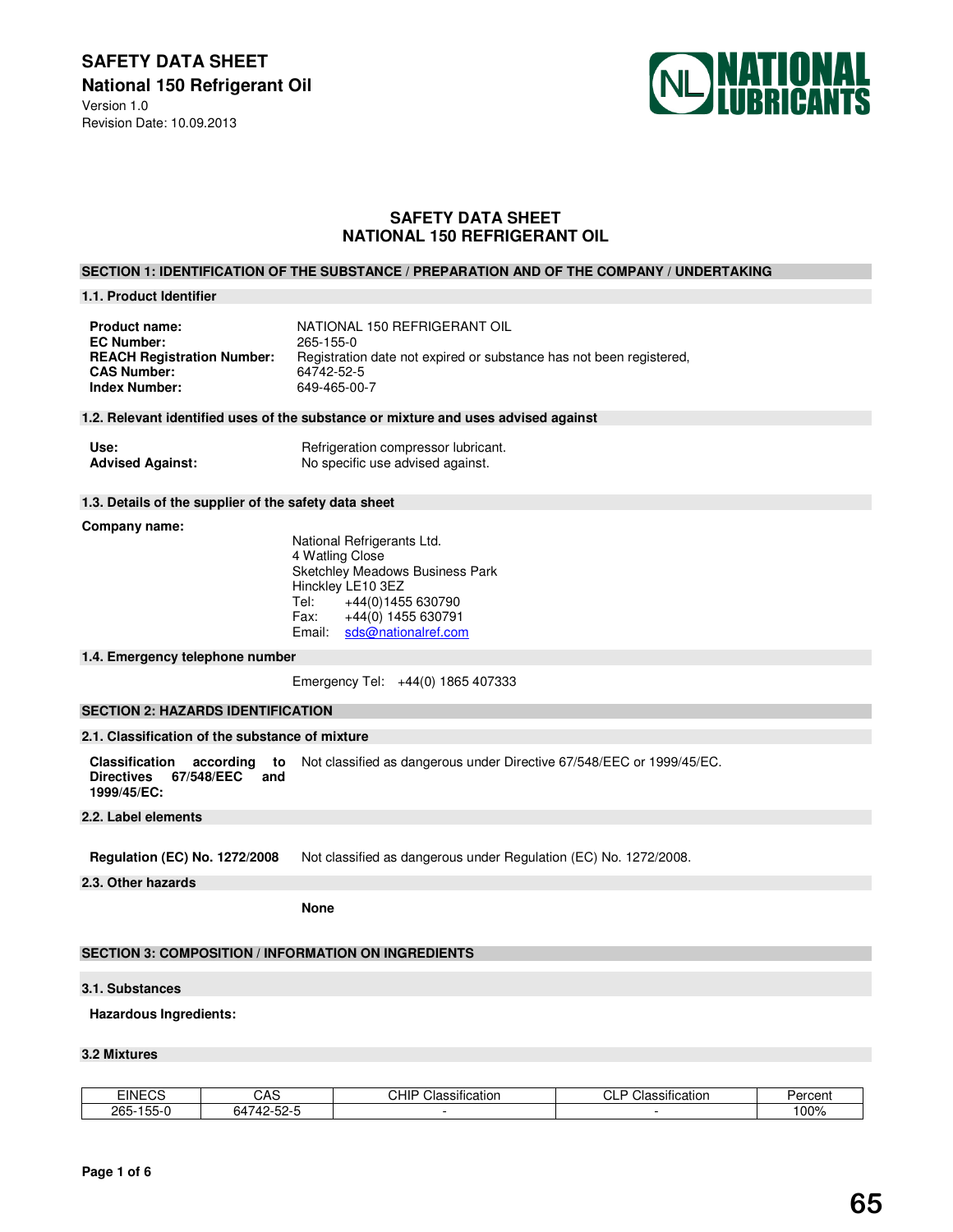

| <b>SECTION 4: FIRST AID MEASURES</b>                                            |                                                                                                                                                                                                                                                                                                                                                             |  |  |
|---------------------------------------------------------------------------------|-------------------------------------------------------------------------------------------------------------------------------------------------------------------------------------------------------------------------------------------------------------------------------------------------------------------------------------------------------------|--|--|
| 4.1. Description of first aid measures                                          |                                                                                                                                                                                                                                                                                                                                                             |  |  |
| <b>Skin contact:</b>                                                            | Wash skin thoroughly with water. Launder contaminated clothing. If skin irritation persists or a<br>rash develops as a result of excessive contact see a doctor.                                                                                                                                                                                            |  |  |
| Eye contact:                                                                    | Flush eyes immediately with fresh water for several minutes while holding the eyelids open. If<br>irritation persists see a doctor.                                                                                                                                                                                                                         |  |  |
| Ingestion:                                                                      | If swallowed, and person is conscious, give water or milk. DO NOT make person vomit except<br>on advice of medical personnel. If advice cannot be obtained take person and container label<br>to the nearest emergency treatment centres. Never give anything by mouth to an unconscious<br>person.                                                         |  |  |
| Inhalation:                                                                     | If respiratory irritation or any signs of symptoms described in this MSDS occur, move the<br>person to fresh air, If any of these effects continue see a doctor.                                                                                                                                                                                            |  |  |
| 4. 2. Most important symptoms and effects, both acute and delayed               |                                                                                                                                                                                                                                                                                                                                                             |  |  |
| <b>Warning Statements:</b>                                                      | OIL MAY CAUSE IRRITATION TO THE RESPIRATORY TRACT.                                                                                                                                                                                                                                                                                                          |  |  |
| <b>Skin contact:</b>                                                            | Expected to cause no more than minor skin irritation.<br>Prolonged or frequent repeated contact may cause more sever irritation or may cause the skin<br>to become cracked or dry from defatting action of this material.                                                                                                                                   |  |  |
| Eye contact:                                                                    | Expected to cause no more that minor eye irritation.                                                                                                                                                                                                                                                                                                        |  |  |
| Ingestion:                                                                      | If more than several mouthfuls are swallowed, abdominal discomfort, nausea, and diarrhoea<br>may occur.                                                                                                                                                                                                                                                     |  |  |
| Inhalation:<br>Delayed/immediate effects:                                       | Breathing vapour or mist at concentrations in air that exceed the ACGIH TLV can cause<br>respiratory irritation or discomfort.<br>The base oil components are not expected to be carcinogenic bases on IARC criteria. This<br>product has not been tested as a whole for chronic health effects. See Section 11 for additional<br>information.              |  |  |
| 4.3. Indication of any immediate medical attention and special treatment needed |                                                                                                                                                                                                                                                                                                                                                             |  |  |
| Immediate/special treatment:                                                    | None applicable.                                                                                                                                                                                                                                                                                                                                            |  |  |
| <b>SECTION 5: FIRE-FIGHTING MEASURES</b>                                        |                                                                                                                                                                                                                                                                                                                                                             |  |  |
| 5.1. Extinguishing media                                                        |                                                                                                                                                                                                                                                                                                                                                             |  |  |
| <b>Extinguishing media:</b>                                                     | According to the US National Fire Protection Association Guide use water spray, dry chemical,<br>foam or carbon dioxide. Water or foam may cause frothing. Use water to cool fire-exposed<br>containers. If a leak or spill has not ignited use water spray to disperse the vapours and to<br>provide protection for personnel attempting to stop the leak. |  |  |
| 5.2. Special hazards arising from the substance or mixture                      |                                                                                                                                                                                                                                                                                                                                                             |  |  |
| the mixture                                                                     | Special hazards arising from Combustion and break-down products can be toxic.                                                                                                                                                                                                                                                                               |  |  |
| 5.3. Advice for fire-fighters                                                   |                                                                                                                                                                                                                                                                                                                                                             |  |  |
| <b>Advice for fire-fighters:</b>                                                | For fires involving this material do not enter any enclosed or confined space without self-<br>contained breathing apparatus to protect against the hazardous effects of combustion products<br>or oxygen deficiency. Ammonia fumes may be released.                                                                                                        |  |  |

## **SECTION 6: ACCIDENTAL RELEASE MEASURES**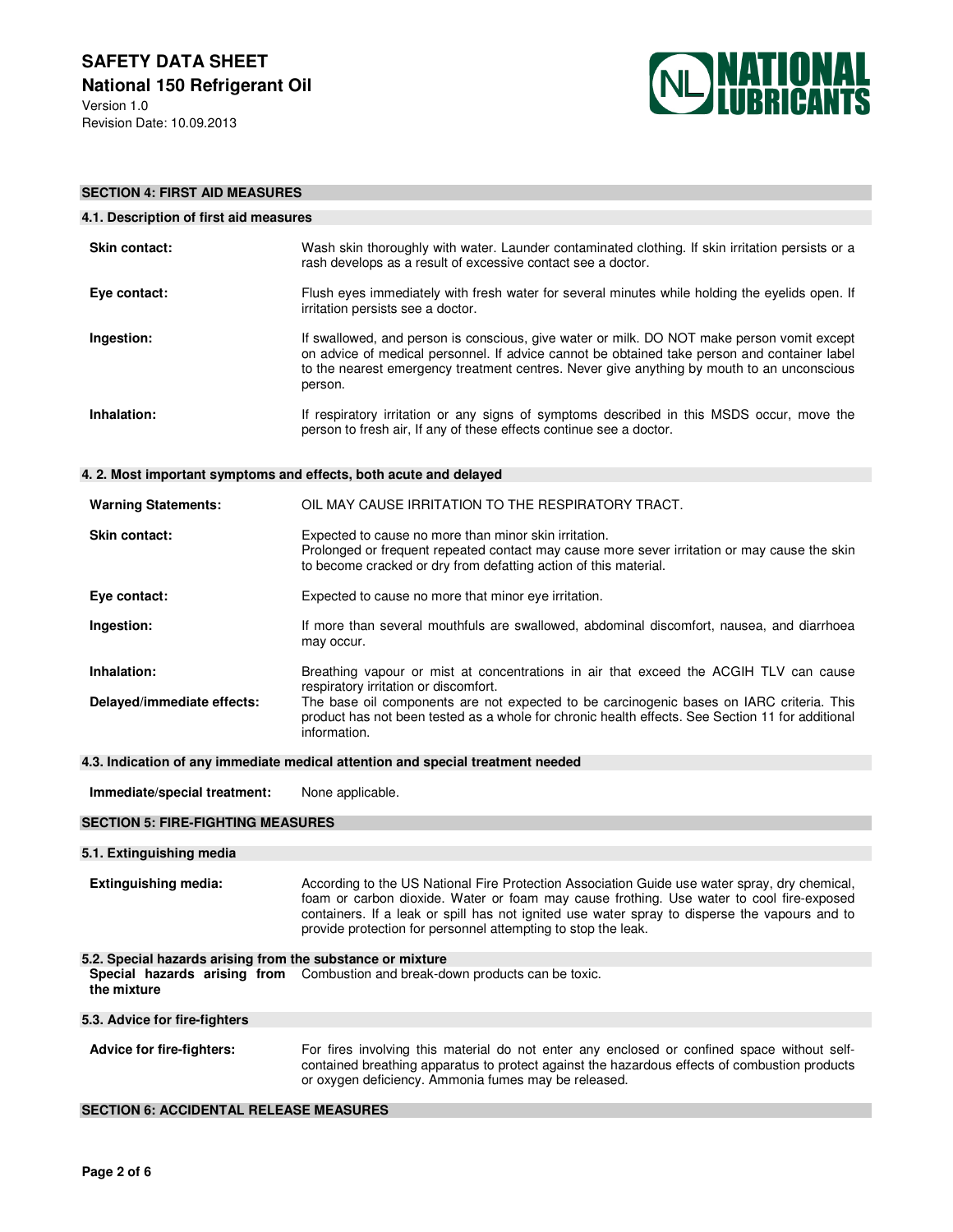Revision Date: 10.09.2013



| 6.1. Personal precautions, protective equipment and emergency procedures |                                                                                                                                                                                                                                                                                                                                                                                                                                                                                                                                          |  |  |
|--------------------------------------------------------------------------|------------------------------------------------------------------------------------------------------------------------------------------------------------------------------------------------------------------------------------------------------------------------------------------------------------------------------------------------------------------------------------------------------------------------------------------------------------------------------------------------------------------------------------------|--|--|
|                                                                          |                                                                                                                                                                                                                                                                                                                                                                                                                                                                                                                                          |  |  |
| <b>Personal precautions:</b>                                             | Wear oil resistant footwear and gloves. See Section 8.                                                                                                                                                                                                                                                                                                                                                                                                                                                                                   |  |  |
| 6.2. Environmental precautions                                           |                                                                                                                                                                                                                                                                                                                                                                                                                                                                                                                                          |  |  |
| <b>Environmental precautions:</b>                                        | Prevent contamination of ground water and surface water.                                                                                                                                                                                                                                                                                                                                                                                                                                                                                 |  |  |
| 6.3. Methods and material for containment and cleaning up                |                                                                                                                                                                                                                                                                                                                                                                                                                                                                                                                                          |  |  |
| Clean-up procedures:                                                     | Stop the source of the leak or release and contain spill if possible, ventilate the area. Use<br>respirator and protective clothing as discussed in this MSDS. Cover spill with a generous<br>amount of inert absorbent. Use stiff broom to mix thoroughly. Sweep up and place in a<br>disposable container. Scrub contaminated area with detergent and water using a stiff broom.<br>Pick up additional liquid with additional absorbent and place in a disposable container. Dispose<br>at a registered hazardous waste disposal site. |  |  |
| 6.4. Reference to other sections                                         |                                                                                                                                                                                                                                                                                                                                                                                                                                                                                                                                          |  |  |
| <b>Reference to other sections:</b>                                      | See Section 8 for personal precautions.                                                                                                                                                                                                                                                                                                                                                                                                                                                                                                  |  |  |
|                                                                          |                                                                                                                                                                                                                                                                                                                                                                                                                                                                                                                                          |  |  |
| <b>SECTION 7: HANDLING AND STORAGE</b>                                   |                                                                                                                                                                                                                                                                                                                                                                                                                                                                                                                                          |  |  |
| 7.1. Precautions for safe handling                                       |                                                                                                                                                                                                                                                                                                                                                                                                                                                                                                                                          |  |  |
| <b>Handling requirements:</b>                                            | Minimum feasible handling temperatures should be maintained. Periods of exposure to high<br>temperatures should be minimised. Water contamination should be avoided.                                                                                                                                                                                                                                                                                                                                                                     |  |  |
|                                                                          | Misuse of empty containers can be hazardous. DO NOT cut, weld, heat or drill container.<br>Residue may ignite with explosive violence if heated sufficiently. Do not pressurize or expose<br>to open flame or heat.                                                                                                                                                                                                                                                                                                                      |  |  |
| 7.2. Conditions for safe storage, including any incompatibilities        |                                                                                                                                                                                                                                                                                                                                                                                                                                                                                                                                          |  |  |
| <b>Storage conditions:</b>                                               | Store in cool dry place. Keep container closed and drum bungs in place.                                                                                                                                                                                                                                                                                                                                                                                                                                                                  |  |  |
| Suitable packaging:                                                      | Store in original packaging only.                                                                                                                                                                                                                                                                                                                                                                                                                                                                                                        |  |  |
| 7.3. Specific end use(s)                                                 |                                                                                                                                                                                                                                                                                                                                                                                                                                                                                                                                          |  |  |

# **SECTION 8: EXPOSURE CONTROLS / PERSONAL PROTECTION**

# **8.1. Control parameters 8.2. Exposure controls Respiratory protection:** Respiratory protection is normally not required. However, if operating conditions create airborne concentrations which exceed the recommended exposure standards use an approved respirator is recommended. Wear approved respirator protection such as toxic dust, mist and fume respirator. Use approved air respiratory protection for cleaning large spills or upon entry into tanks, vessels or other confined spaces. **Eye protection:** Avoid eye contact. The wearing of chemical safety goggles or face shield is recommended. **Skin protection: Exposed employees should exercise reasonable personal cleanness; this includes cleansing of** exposed skin several times daily with soap and water, laundering or dry cleaning soiled work clothing at least daily.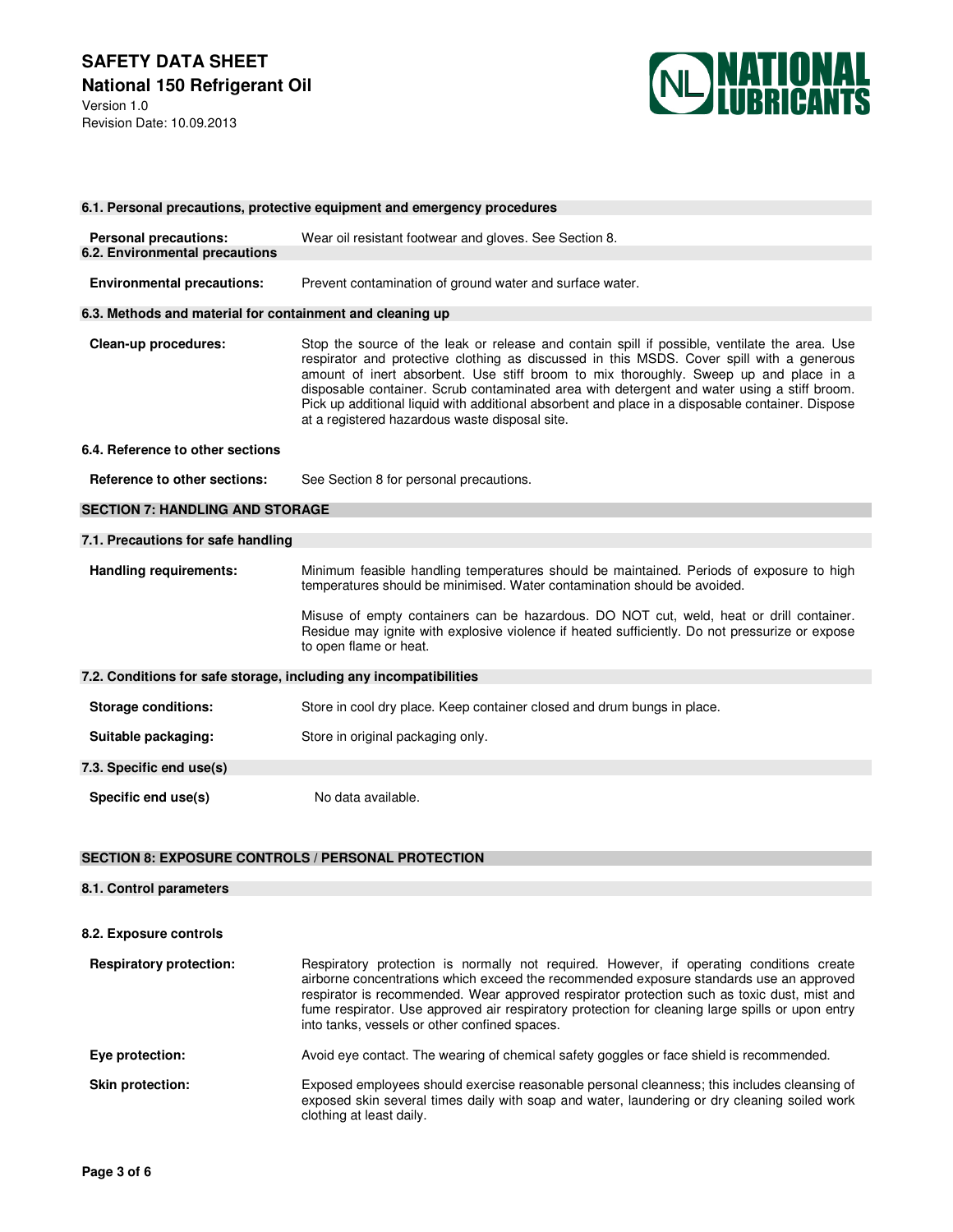# **SAFETY DATA SHEET National 150 Refrigerant Oil**

Version 1.0 Revision Date: 10.09.2013



| <b>Ventilation:</b>                                           | Use adequate ventilation to keep the airborne concentrations of this material below the ACGIH<br>TLV for mineral oil mists. Local exhaust ventilation and/or enclosure of the process is preferred<br>in these cases. |  |  |
|---------------------------------------------------------------|-----------------------------------------------------------------------------------------------------------------------------------------------------------------------------------------------------------------------|--|--|
| <b>Exposure Limits:</b>                                       | The ACGIH TLV for mineral oil mists is $5 \text{ mg/m}^3$ for a daily 8-hour exposure.                                                                                                                                |  |  |
| <b>SECTION 9: PHYSICAL AND CHEMICAL PROPERTIES</b>            |                                                                                                                                                                                                                       |  |  |
| 9.1. Information on basic physical and chemical properties    |                                                                                                                                                                                                                       |  |  |
| State:                                                        | Liquid                                                                                                                                                                                                                |  |  |
| Colour:                                                       | Clear amber liquid                                                                                                                                                                                                    |  |  |
| Odour:                                                        | Petroleum odour                                                                                                                                                                                                       |  |  |
| <b>Vapour Pressure:</b>                                       | Not Determined                                                                                                                                                                                                        |  |  |
| <b>Boiling Point/range:</b>                                   | $> 260^{\circ}$ C                                                                                                                                                                                                     |  |  |
| <b>Flash Point:</b>                                           | $>150^{\circ}$ C                                                                                                                                                                                                      |  |  |
| Ignition Temperature:                                         | Not determined.                                                                                                                                                                                                       |  |  |
| Upper explosive limit/upper<br>flammability limit:            | Not determined.                                                                                                                                                                                                       |  |  |
| Vapour pressure:                                              | Not determined                                                                                                                                                                                                        |  |  |
| <b>Liquid Density:</b>                                        | 0.904                                                                                                                                                                                                                 |  |  |
| <b>Vapour Density:</b>                                        | Not determined                                                                                                                                                                                                        |  |  |
| Water solubility:                                             | Insoluble.                                                                                                                                                                                                            |  |  |
| Vapour Density (Air = 1)                                      | >10                                                                                                                                                                                                                   |  |  |
| <b>Viscosity:</b>                                             | 155 SUS at 100°F                                                                                                                                                                                                      |  |  |
| <b>SECTION 10. STABILITY AND REACTIVITY</b>                   |                                                                                                                                                                                                                       |  |  |
| 10.1. Reactivity                                              |                                                                                                                                                                                                                       |  |  |
| <b>Reactivity:</b>                                            | Stable at normal storage conditions and temperatures.                                                                                                                                                                 |  |  |
| 10.2. Chemical stability                                      |                                                                                                                                                                                                                       |  |  |
| <b>Chemical stability:</b>                                    | Hazardous polymerization does not occur.                                                                                                                                                                              |  |  |
| 10.3. Possibility of hazardous reactions                      |                                                                                                                                                                                                                       |  |  |
| <b>Hazardous reactions:</b>                                   | Under normal use and storage no hazardous reactions have been determined.                                                                                                                                             |  |  |
| 10.4. Conditions to avoid                                     |                                                                                                                                                                                                                       |  |  |
| <b>Conditions to avoid:</b>                                   | Strong oxidizers such as chlorates, nitrates, peroxides etc.                                                                                                                                                          |  |  |
| 10.5. Incompatible material                                   |                                                                                                                                                                                                                       |  |  |
| <b>Materials to avoid:</b>                                    | Strong oxidizers such as chlorates, nitrates, peroxides etc.                                                                                                                                                          |  |  |
| 10.6. Hazardous decomposition products                        |                                                                                                                                                                                                                       |  |  |
| <b>Hazardous decomposition</b><br>products                    | On combustion carbon monoxide, carbon dioxide, and aldehydes and keytones may be<br>formed.                                                                                                                           |  |  |
| <b>SECTION 11: TOXICOLOGICAL INFORMATION</b>                  |                                                                                                                                                                                                                       |  |  |
| 11.1. Information on toxicological effects<br>$n+$ $n$ ff $n$ |                                                                                                                                                                                                                       |  |  |

Relevant effects for mixture:

**General** 

This product contains petroleum base oils which may be refined by various processes including sever solvent extraction, hydrocracking and hydro treating. These oils have not been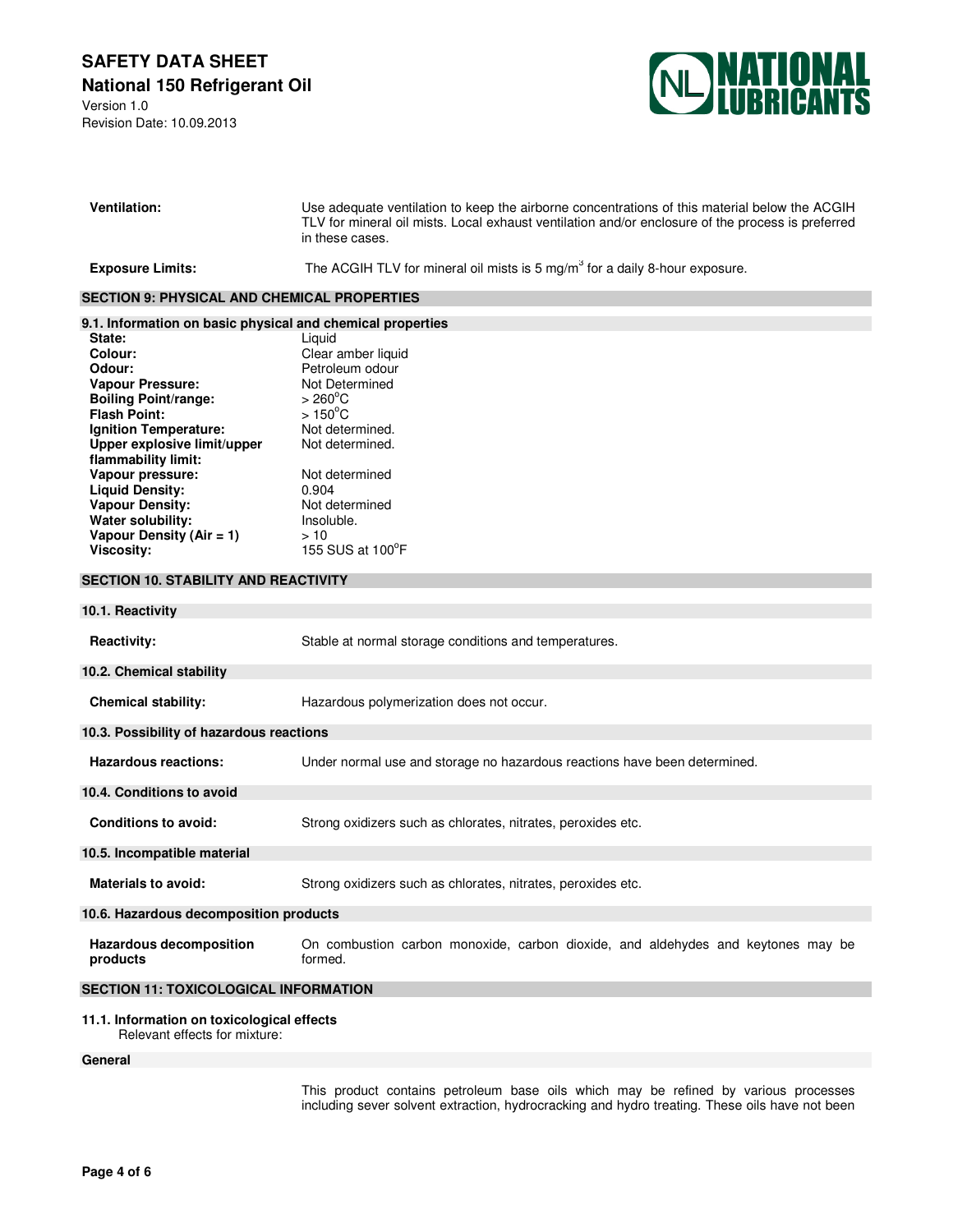

listed in the US National Toxicology Program (NTP) Annual Report nor have they been classified by the International Agency for Research on Cancer (IARC) as carcinogenic or probably carcinogenic to humans.

Some low naphthenic oils have caused skin irritation and skin tumours in laboratory animals when repeatedly applied and left in place between applications. The significance of this effect to humans has not been established. Brief or intermittent contact is not expected to cause adverse effects if it is washed thoroughly. Avoid prolonged or repeated skin contact.

## **SECTION 12. ECOLOGICAL INFORMATION**

| 12.1. Toxicity                                                                                                                    |                                                                                                                                                                                                                                                                                                                                                                                                                                                                                                                                                                                                                                          |
|-----------------------------------------------------------------------------------------------------------------------------------|------------------------------------------------------------------------------------------------------------------------------------------------------------------------------------------------------------------------------------------------------------------------------------------------------------------------------------------------------------------------------------------------------------------------------------------------------------------------------------------------------------------------------------------------------------------------------------------------------------------------------------------|
| Toxicity to fish:<br><b>Toxicity to Aquatic plants:</b><br><b>Acute Toxicity to aquatic</b><br>plants:<br><b>Ecotoxic values:</b> | No data available<br>No data available<br>No data available<br>No data available                                                                                                                                                                                                                                                                                                                                                                                                                                                                                                                                                         |
| 12.2. Persistence and degradability                                                                                               |                                                                                                                                                                                                                                                                                                                                                                                                                                                                                                                                                                                                                                          |
| Persistence and degradability:                                                                                                    |                                                                                                                                                                                                                                                                                                                                                                                                                                                                                                                                                                                                                                          |
| 12.3. Bio accumulative potential                                                                                                  |                                                                                                                                                                                                                                                                                                                                                                                                                                                                                                                                                                                                                                          |
| Bio-accumulative potential:                                                                                                       | No data available                                                                                                                                                                                                                                                                                                                                                                                                                                                                                                                                                                                                                        |
| 12.4. Mobility in soil                                                                                                            |                                                                                                                                                                                                                                                                                                                                                                                                                                                                                                                                                                                                                                          |
| <b>Mobility:</b>                                                                                                                  | No data available                                                                                                                                                                                                                                                                                                                                                                                                                                                                                                                                                                                                                        |
| 12.5. Results of PBT and vPvB assessment                                                                                          |                                                                                                                                                                                                                                                                                                                                                                                                                                                                                                                                                                                                                                          |
| <b>PBT</b> identification:                                                                                                        | No data available                                                                                                                                                                                                                                                                                                                                                                                                                                                                                                                                                                                                                        |
| 12.6. Other adverse effects                                                                                                       |                                                                                                                                                                                                                                                                                                                                                                                                                                                                                                                                                                                                                                          |
| Other adverse effects:                                                                                                            | This material may present environmental risks common to oil spills. Contact your local oil spill<br>response group and applicable government agencies if a spill occurs.                                                                                                                                                                                                                                                                                                                                                                                                                                                                 |
| <b>SECTION 13. DISPOSAL CONSIDERATIONS</b>                                                                                        |                                                                                                                                                                                                                                                                                                                                                                                                                                                                                                                                                                                                                                          |
| 13.1. Waste treatment methods                                                                                                     |                                                                                                                                                                                                                                                                                                                                                                                                                                                                                                                                                                                                                                          |
| <b>Disposal operations:</b>                                                                                                       | Place contaminated materials in disposable containers and dispose of in a manner consistent<br>with applicable regulations. Contact local environmental or health authorities for approved<br>disposal of this material.                                                                                                                                                                                                                                                                                                                                                                                                                 |
| <b>Recovery Operations:</b><br>Disposal of packaging:                                                                             | Stop the source of the leak or release and contain spill if possible, ventilate the area. Use<br>respirator and protective clothing as discussed in this MSDS. Cover spill with a generous<br>amount of inert absorbent. Use stiff broom to mix thoroughly. Sweep up and place in a<br>disposable container. Scrub contaminated area with detergent and water using a stiff broom.<br>Pick up additional liquid with additional absorbent and place in a disposable container. Dispose<br>at a registered hazardous waste disposal site.<br>Dispose of packaging at a registered hazardous waste site. Misuse of empty containers can be |
| <b>N.B.</b>                                                                                                                       | hazardous. DO NOT cut, weld, heat or drill container. Residue may ignite with explosive<br>violence if heated sufficiently. Do not pressurize or expose to open flame or heat.                                                                                                                                                                                                                                                                                                                                                                                                                                                           |

| SECTION 14. TRANSPORT INFORMATION |  |  |  |  |
|-----------------------------------|--|--|--|--|
|-----------------------------------|--|--|--|--|

# **14.1. ADR**

| <b>UN Number:</b>            | Not Applicable. |
|------------------------------|-----------------|
| <b>Proper Shipping Name:</b> | Not Applicable. |